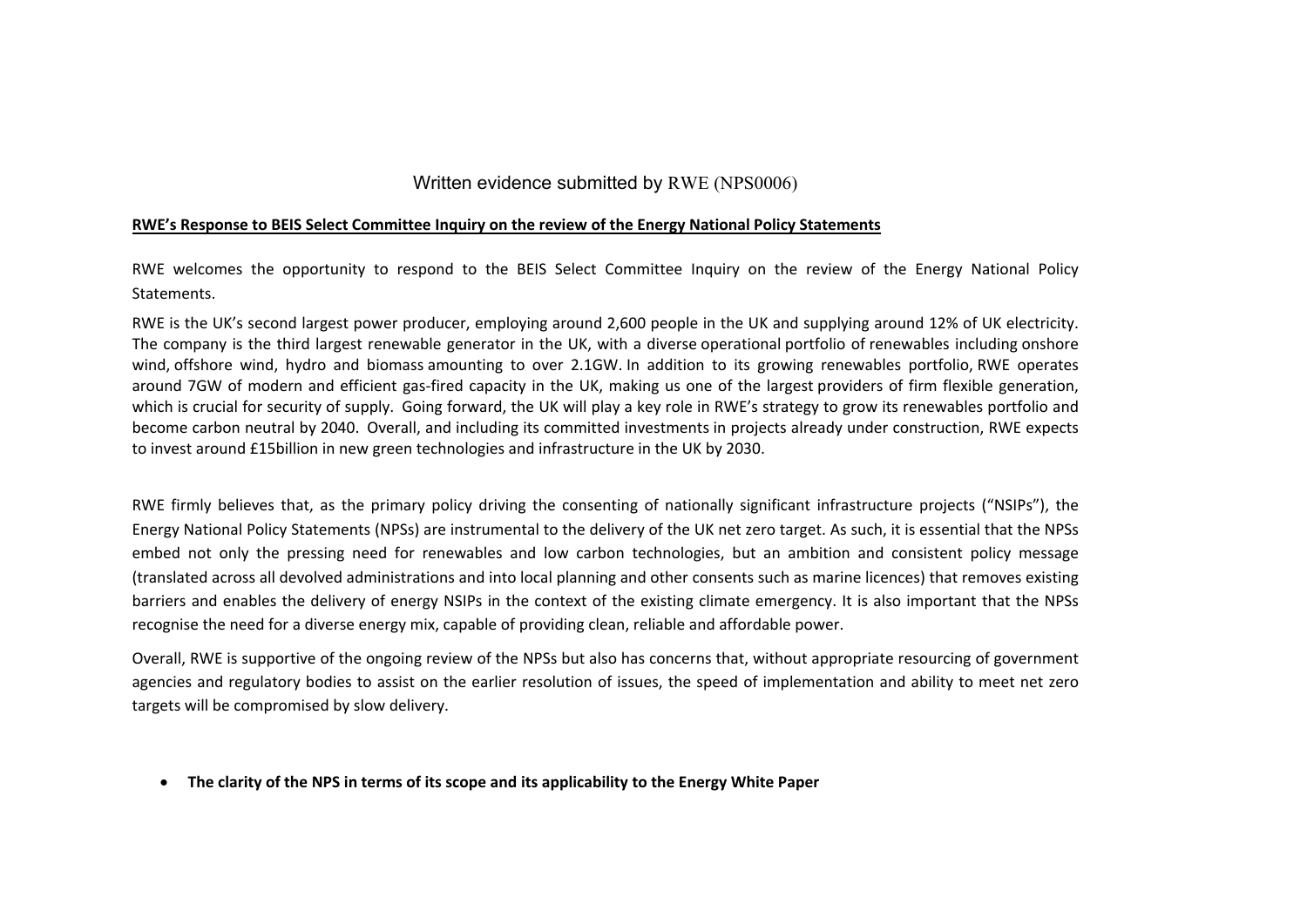The Energy White paper and the subsequently published Net Zero Strategy presents the government's vision of how the UK will make the transition to net zero in the next few decades and achieve the specific targets for each technology delivering net zero. As the national policies enabling such delivery, and to address the climate emergency, we think that the NPSs should contain clearer language to ensure they will prevail over other conflicting local or statutory bodies' policies, such as Local Development Plans and Marine Plans.

### **How effectively the revised NPS reflects Government's policy proposals in the Energy White Paper**

RWE welcomes the need case made for energy NSIPs in the EN-1, as well as the ability for the Secretary of State to include new technologies within the Development Consent Order (DCO) process via Section 35 directions. We also welcome the proposal that EN-1 will have effect for energy infrastructure that is outside the scope of the technology specific NPSs, this will also ensure a flexible approach whereby new emerging technologies can be brought into the scope of the DCO regime where appropriate.

The recognition of a diverse energy mix is also important, not only to enable affordability and security of supply, but also to support the consenting of Section 36 variations that may be required for maintenance or optimisation of existing assets prior to future hydrogen combustion or CCS implementation.

## **How effectively the revised NPS supports the Government's targets for net zero by 2050**

RWE welcomes the proposed changes relating to the policy framework for new technologies and clear references to Net Zero targets. However, we believe that such changes do not clearly translate into policy support in terms of adding enough weight to the consenting of energy NSIPs including renewables and low carbon technologies. Together with the presumption in favour of development, greater weight should be given for decarbonisation within the decision making process. The NPSs should also include a presumption that the benefits of proposals involving such technologies outweigh any localised impacts. This same point applies to each of the technology specific NPSs and the impacts that are there identified. In particular, RWE feels that the importance of offshore wind in delivering on the net zero target has been watered down in the draft NPSs.

There are also potential challenges introduced by the draft NPSs, for example the expectation that projects can co-ordinate their grid connections. Whilst in principle we support the principle to co-ordinate where realistic, current the expectation, does not align with the regulatory framework, and as such, it is unclear how this will work in practice and such expectations expressed prior to supporting regulatory frameworks seriously risk project delivery. We are also concerned that the policy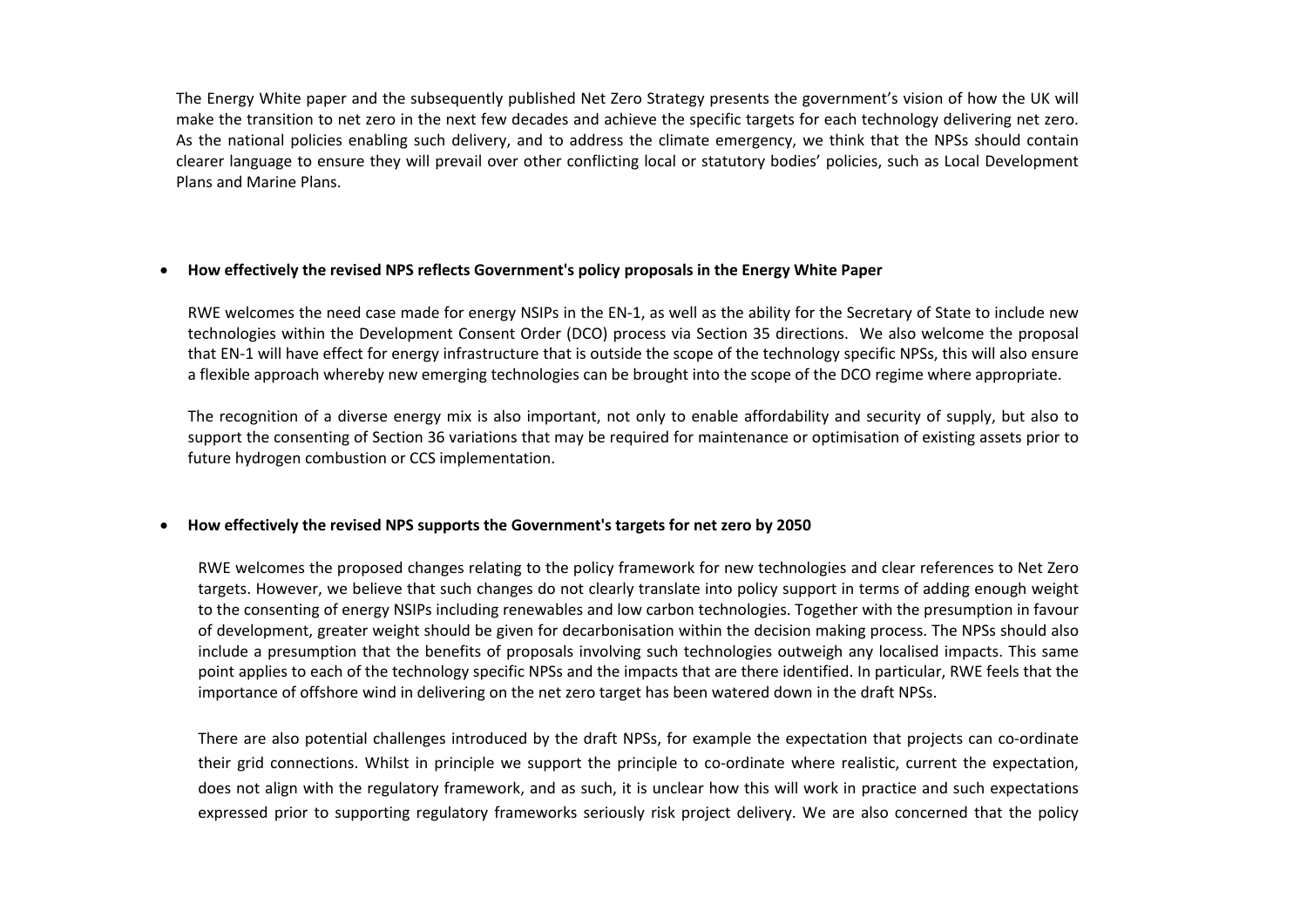introduces the principle for Habitats Regulations Assessment derogation packages to be submitted with applications at the discretion of Natural England or other statutory consultation bodies, which may lead to a general presumption of such measures, where they may not be proportionate or required.

#### How effectively the revised NPS takes account of other aspects of the Government's plans for energy generation

We think that the need case for hydrogen production could be strengthened by reference to the need of all infrastructure required to support hydrogen, including hydrogen production facilities such as electrolysers, associated grid connections, onsite substations, onsite storage and pipe works for hydrogen and water, potential water treatment and desalination plant and hydrogen fuelling stations amongst other infrastructure. The same applies to electricity generation fuelled by hydrogen. It is important to put in place a clear consenting route for large-scale green hydrogen production projects.

# How effectively the proposals in the revised energy NPS supports the communities who will be impacted by the delivery of **new energy infrastructure**

References to community are made specifically in relation to the coordination of transmission systems, social and economic assessments and in relation to flood risk. We are concerned that expectations are placed on applicants that are not fully explained. For example, reference is made to community constraints but no further detail is given as to what this is, or the weight/regard that should be given to such factors. It would be helpful for these concepts to be explained. There is potential duplication in relation to CFD requirements, e.g. in terms of Supply chain reports.

#### **How effectively the revised energy NPS takes account of sustainability and environmental considerations**

Within Section 4.5 of EN-1 it is stated that although Biodiversity Net Gain is not an obligation for projects under the Planning Act 2008, energy NSIP proposals should seek opportunities to contribute to and enhance the natural environment by providing net gains for biodiversity where possible. For terrestrial and intertidal developments there are published metrics (the intertidal is currently as a draft) to allow the value of existing and developed habitats to be calculated. However, there are no UK metrics for sub-tidal habitats and no timeline for when or how they will be produced. A requirement to apply Marine Net Gain in the absence of a methodology or a schedule for the publication of a methodology is an additional consenting risk and hence a risk and disincentive for developers.